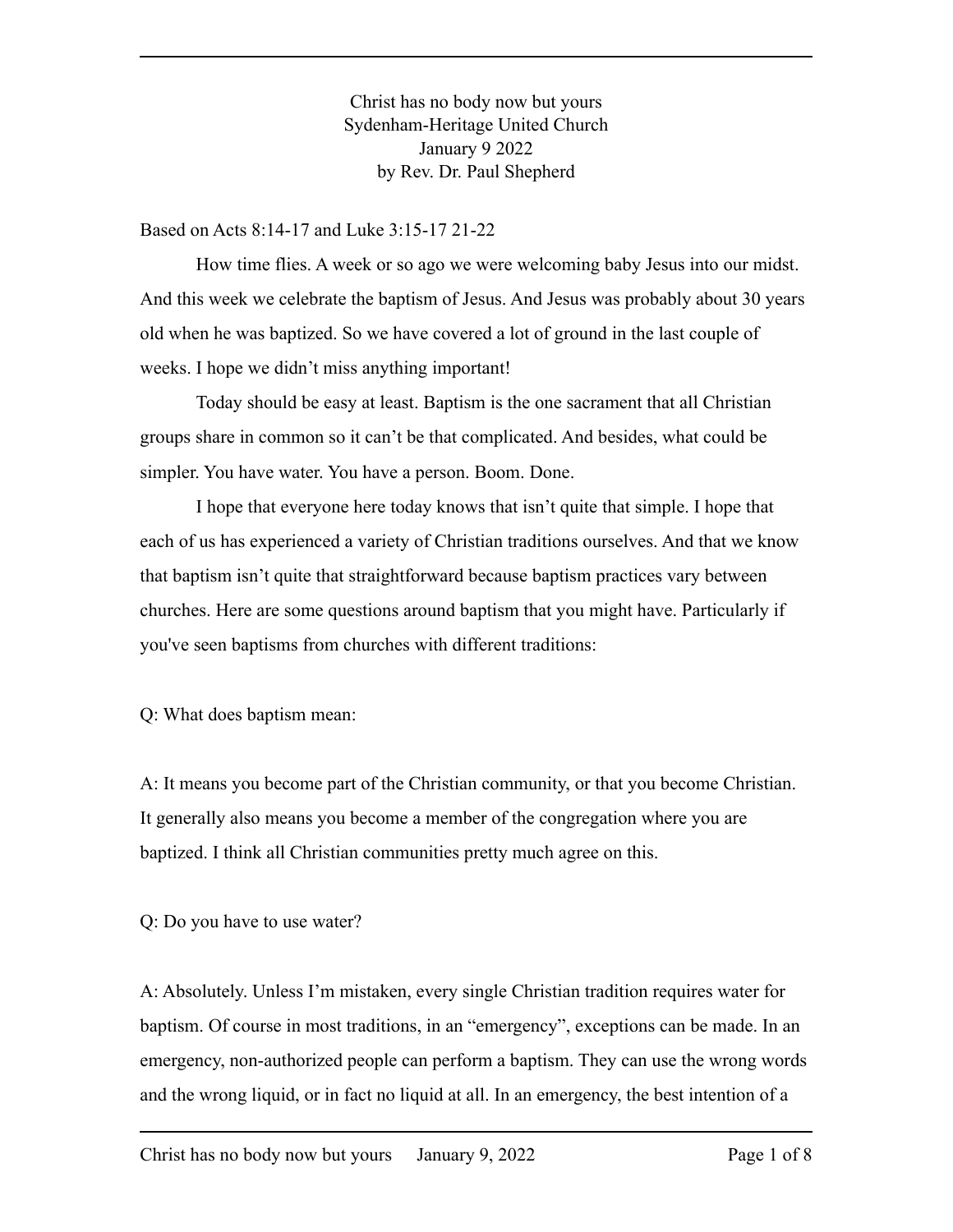baptism counts. As long as the person did it with honest intentions and they inform their minister/priest as soon as they can.

Q: Do we need special/particular water?

A: Here, we start to see differences of opinion. Some churches use holy water. Some churches use holy water with oil added to it. Some churches use water from the Jordan River (or at least add a few drops). Some churches use tap water, but also use oil to anoint the person being baptized. Here at Sydenham-Heritage, the source of the water is very important. At least since I've been here. It is vitally important that we use regular tap water in honour of the fact that the water symbolizes the spirit. The spirit is important. The water is not. The United Church of Canada usually discourages any practices around baptism that evoke superstitious thinking. And my approach is that baptism is a very special sacrament. Therefore, I resist any efforts to make it "more special". I figure if baptism isn't special enough already … then we don't know what we are doing. Oh - and the water should be lukewarm, but that is just for comfort - for the minister and the recipient.

 $\sim$  a short digression  $\sim$ 

## [image: timeout]

The question of whether or not we need special water for baptism is actually very old. The importance - theologically - is this. To what extent do we practice baptism as a symbolic action, leaving room for the spirit to do its own work? And to what extent do we practice baptism as if it is actually magic that we control? As if there is actual power in my fingers and that baptism is something we control ourselves. This actually came up in our reading today from Acts 8. Except that the authors of the lectionary cut out the really good bits.

Reading from a bit from ahead of what we read earlier. Now a certain man named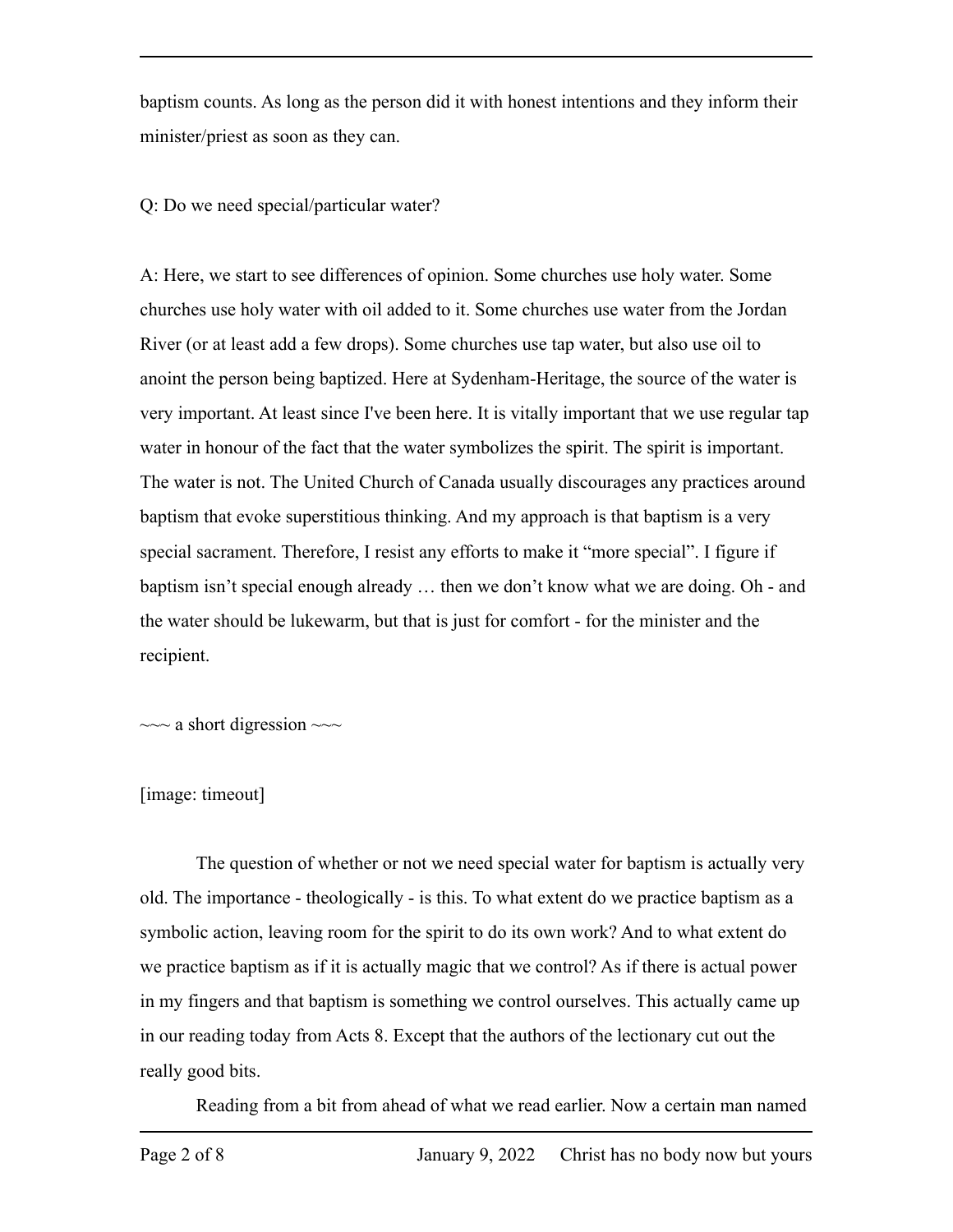Simon had previously practised magic in the city and amazed the people of Samaria, saying that he was someone great. All of them, from the least to the greatest, listened to him eagerly, saying, 'This man is the power of God that is called Great.' And they listened eagerly to him because for a long time he had amazed them with his magic. But when they believed Philip, who was proclaiming the good news about the kingdom of God and the name of Jesus Christ, they were baptized, both men and women. Even Simon himself believed. After being baptized, Simon stayed constantly with Philip and was amazed when he saw the signs and great miracles that took place. (Acts 8:9-13).

And then, from immediately after our earlier reading. Now when Simon saw that the Spirit was given through the laying on of the apostles' hands, he offered the disciples money, saying, 'Give me also this power so that anyone on whom I lay my hands may receive the Holy Spirit.' But Peter said to Simon, 'May your silver perish with you, because you thought you could obtain God's gift with money! You have no part or share in this, for your heart is not right before God. Repent therefore of this wickedness of yours, and pray to the Lord that, if possible, the intent of your heart may be forgiven you. For I see that you are in the gall of bitterness and the chains of wickedness. (Acts 8:18-23).

Simon (not the disciple Simon) was already a well-recognized local magician. And he realized he could make a lot of money baptizing people. So he offered to pay the disciples to teach Simon the trick. But Peter said to Simon, this is not a magic trick. And it's nothing that people should pay for anyway. But the idea that baptism is really magic is a hard idea to break. I have found that people who are not very religious at all sometimes want their children baptized for superstitious reasons. I have spoken with parents who say, "We don't believe in God or anything, but can you please baptize our child just in case?" And I say, "in case of what?". And they answer, "in case hell is real". And I say, "Oh, hell is real all right, and you don't have to die to be there." There are people still who think a splash of water - without any associated change of heart - makes a difference to God. But that is a notion of a very small God indeed.

 $\sim$  digression ends  $\sim$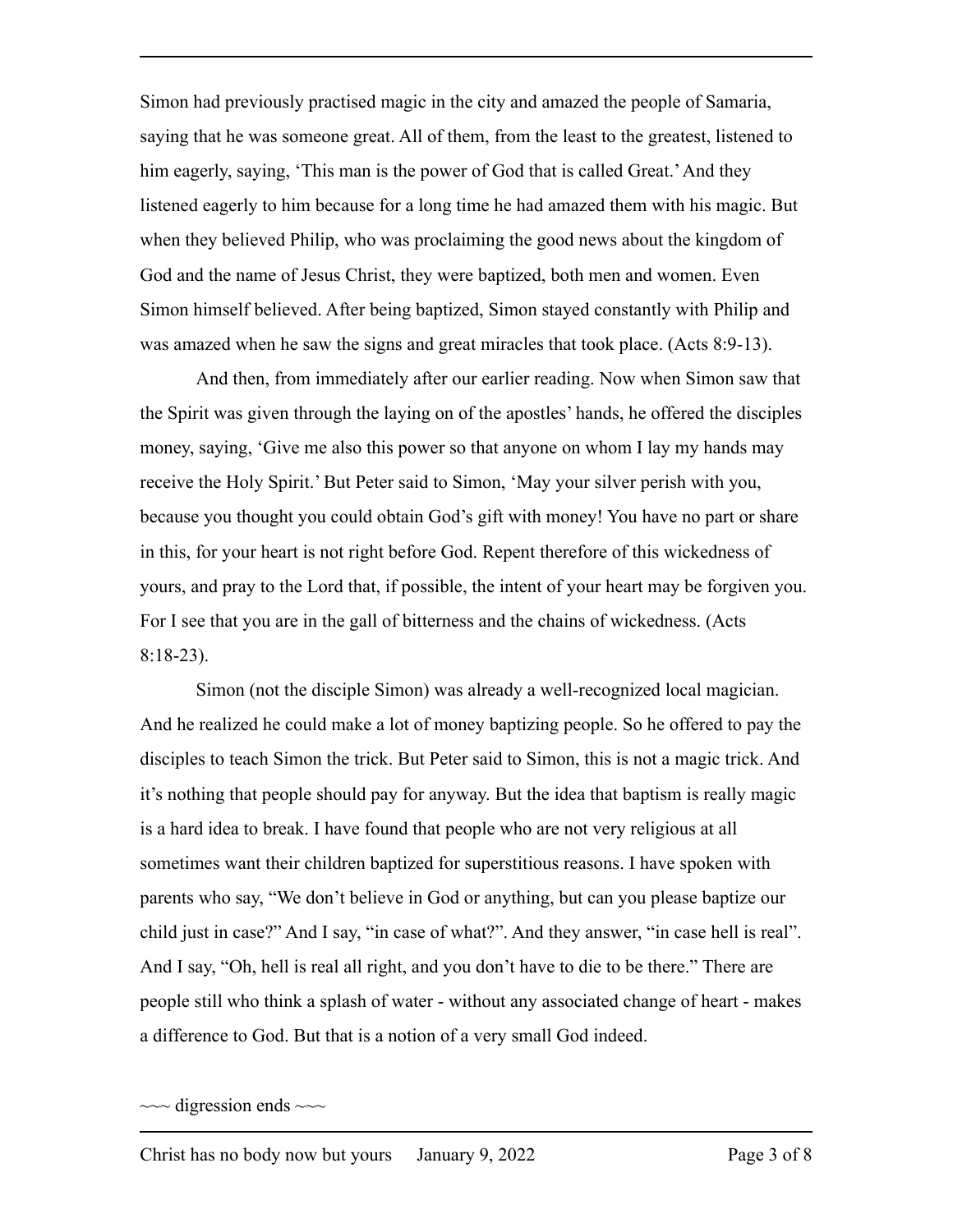Q: What do you have to do with the water?

A: Here's where it really gets interesting.

[image: immersion]

Some churches practice "full-body immersion", meaning that the person is completely submerged in a large bathtub, or a body of water.

[image: dumping]

Some churches only ask you to completely soak your head. If you take a look at the size of our font you will know that we "sprinkle" water here, usually making 3 passes, one for God, one for Jesus, and one for the spirit.

[image: super soaker]

But I am being completely serious when I tell you that I will be more than happy to perform a baptism in the Grand River if the occasion should arise. Oh - and there is one other thing we have to do with the water here at Sydenham-Heritage United Church. We have to pour it. And while we pour it, we listen/feel for the flow of the spirit.

Q: Should babies be baptized?

A: Some churches practice "believer's baptism". They do not baptize infants, because they cannot speak for themselves.

[image: baby in kettle]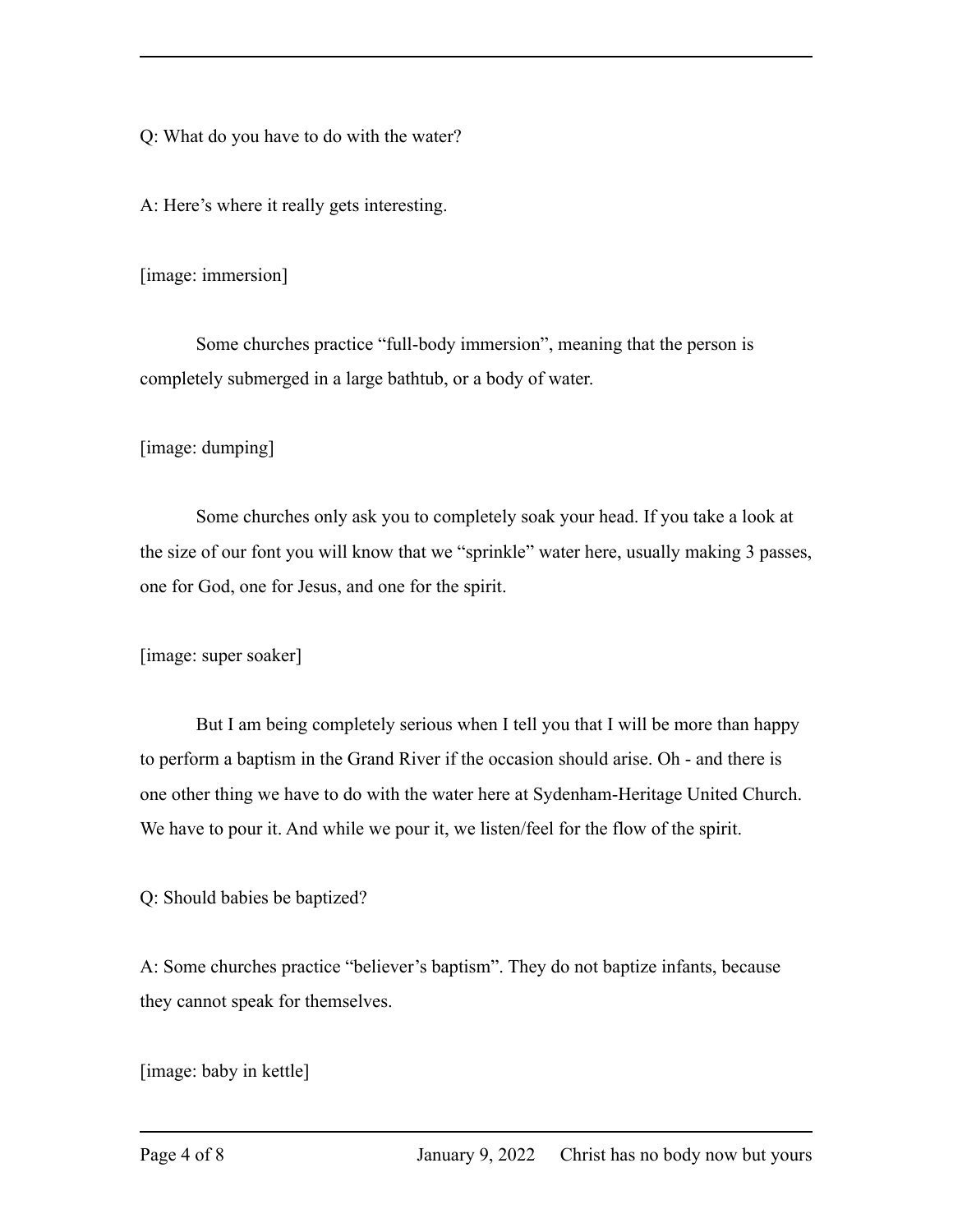Many churches baptize infants, with the understanding that the child's parents will raise them with Christian ideals. In the United Church of Canada we usually baptize anyone who asks, following the belief that baptism is an act of the spirit. Therefore it is not ours to control. When we baptize infants, the parents are asked to make a declaration of their own faith. When the children grow up, at around grade 9 they attend confirmation classes and then have the option of being confirmed. We call it confirmation (not rebaptism) because the youth are invited to "confirm" the faith statements that their parents made on their behalf earlier.

## [image: sprinkling]

I have done a number of baptisms as a minister. And I can tell you I really prefer to baptize adults, because with adults we usually have very meaningful conversations about faith prior to the baptism event. But of course I follow United Church tradition and know that it is not my baptism.

## Q: Do you need to use special words?

A: Yes. The only acceptable words are for the cleric to say, "I baptize you in the name of the father, the son, and the holy spirit". The only permitted variation is to use "holy ghost" instead of "holy spirit". The words are fixed because there is only 1 baptism. The Roman Catholic Church would accept a baptism done in this church because those exact words were spoken. There was a time in the United Church when ministers experimented with different words. The word "father" is no longer a good substitute for the word "God" in many churches, including this one. However, baptism is not ours, it belongs to the global Christian community. So when I baptize I only use the accepted words. Again, it's not our baptism.

Q: Can you be baptized more than once?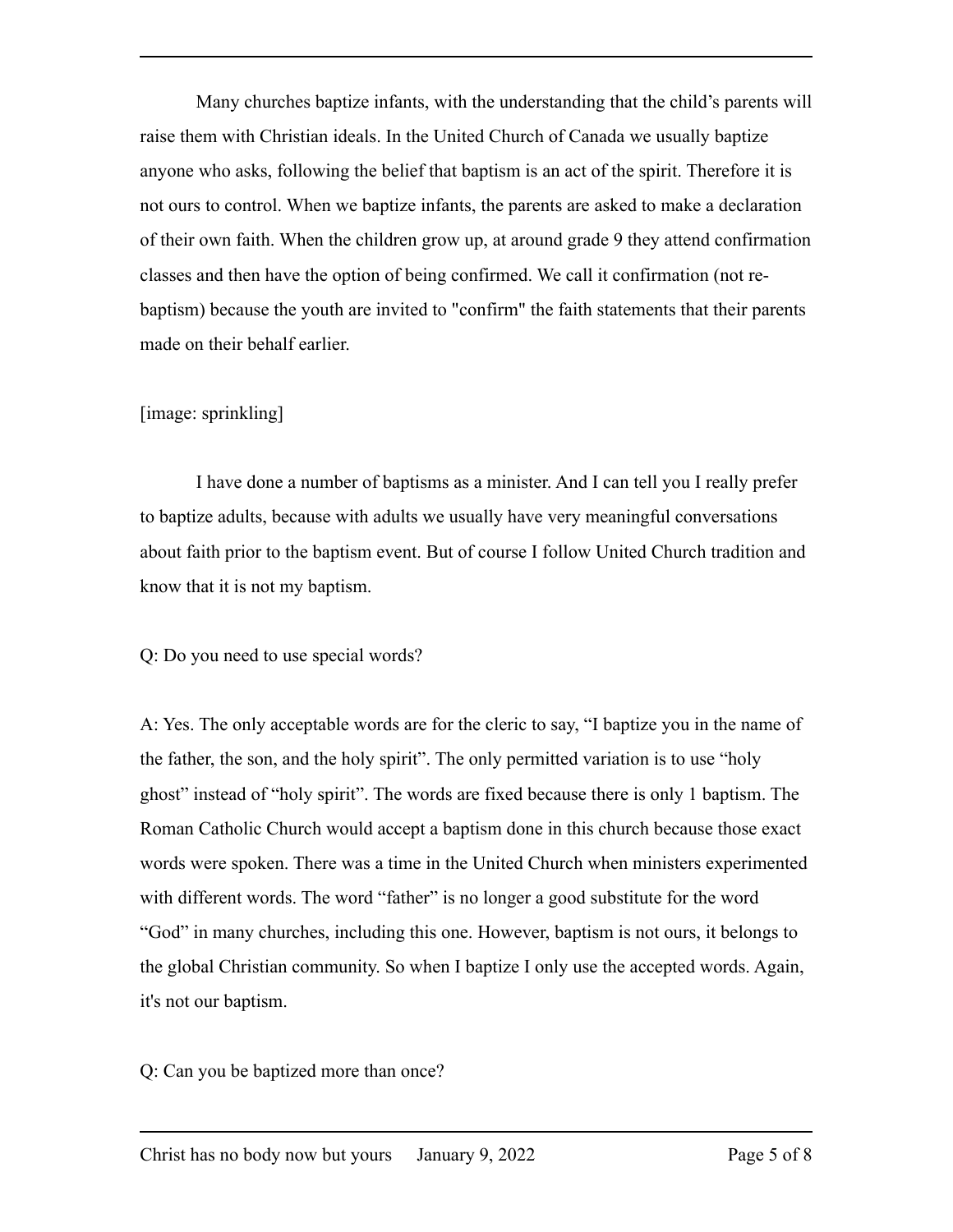A: In general, no, because the spirit has already done its work. Some churches do not do confirmation. If a person is baptized as a baby, they are re-baptized when they are older, this time letting the person speak for themselves. Nothing in the Bible prevents rebaptism. In the United Church we do not generally re-baptize anyone because we choose instead to respect their first baptism, even if they come from a different branch of Christianity. I did knowingly re-baptize someone once actually. And the reason was not exactly theological. It was administrative. The person needed proof of baptism in order to get married in a Catholic Church and just could not get a copy of the record of their baptism from their former United Church congregation. What I found fascinating was the person preferred to be re-baptized in the United Church instead of being baptized into the Catholic Church. And I had no problem respecting that wish.

Q: Who did Jesus baptize himself?

A: Nobody. Jesus left the actual task of baptizing others to his disciples. Just like today, really.

Q: Did Jesus "institute" baptism?

A: According to church tradition, Jesus "instituted" baptism. To institute means to start or cause a system, or a rule, to exist. The idea is that even though Jesus didn't baptize anyone, he commanded it to be done.

 $\sim$  a short digression  $\sim$ 

[image: timeout]

The 4 gospels give us 4 accounts of the life of Jesus. In 3 of the gospels, after Jesus was resurrected, he spent time with the disciples, until a later time when he headed to heaven. This gave Jesus the opportunity to pass on some final instructions. We call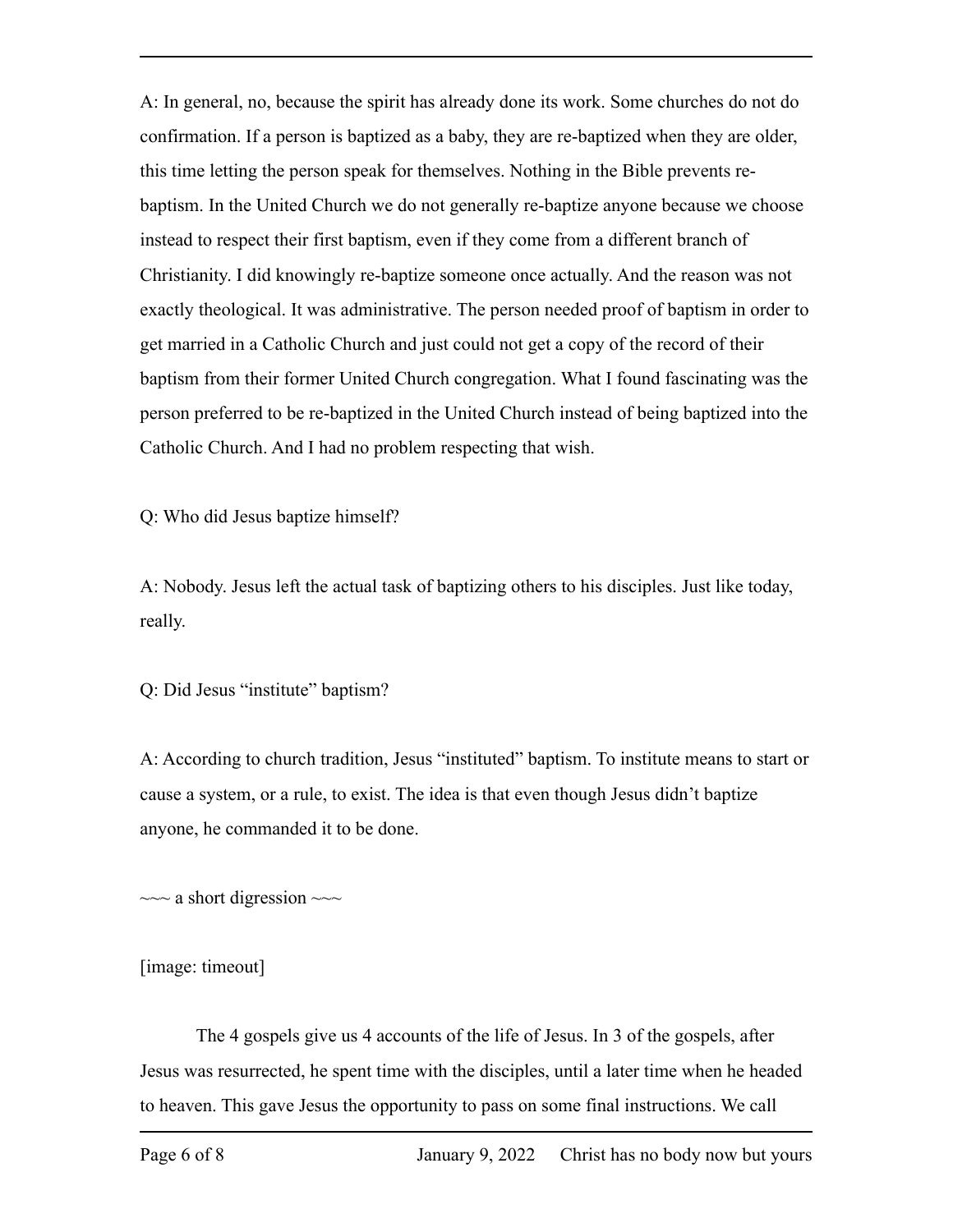these final instructions "the great commission". Jesus gives a commission to the disciples in Matthew, Luke, and John. In Luke (and in Acts, which was written by the same author) Jesus states that all people will be called on to undergo a change of heart for the forgiveness of sins. Luke then outlines the geographic expansion of this mission from Jerusalem. To all Judea, to Samaria, and to the ends of the earth. That plan is then carried out in the book of Acts. In Matthew the great commission is a call to make disciples of all people, to baptize, and to teach. And in John, Jesus bestows the holy spirit on the disciples and confirms their authority to forgive - and to bind - sins.

In the words of the Jesus Seminar Scholars, "These commissions have little in common [with each other], which indicates that they have been created by the individual evangelists to express their conception of the future of the Jesus movement. As a consequence, they cannot be traced back to Jesus. … Jesus probably had no idea of launchinga world mission and certainly was not an institution builder.<sup> $n_1$  $n_1$ </sup> But however it came to be, baptism is the recognized sign/symbol of joining a/the Christian community.

<span id="page-6-1"></span> $\sim$  digression ends  $\sim$ 

Q: What questions does anyone else have about baptism?

I said earlier that baptism is the mechanism we use to allow people to join the Christian community. What exactly does that mean? In practical terms, if you are baptized in this congregation, you become a member of this congregation. But it's really more than that. Joining the Christian community is about adopting a Christian faith, and faith not just about what we believe. Faith is also about how we live our lives. Jesus spent his ministry engaging with people, healing, and teaching. And we are all called - through our baptism - to do the same. We are called to heal the wounded world. To see as Christ would see. To journey with the poor. To give back to those in need. You don't need to be baptized to do that. You don't even need to be Christian. But baptism is the Christian call to do just that.

<span id="page-6-0"></span><sup>&</sup>lt;sup>[1](#page-6-1)</sup> The Five Gospels, pg 270.